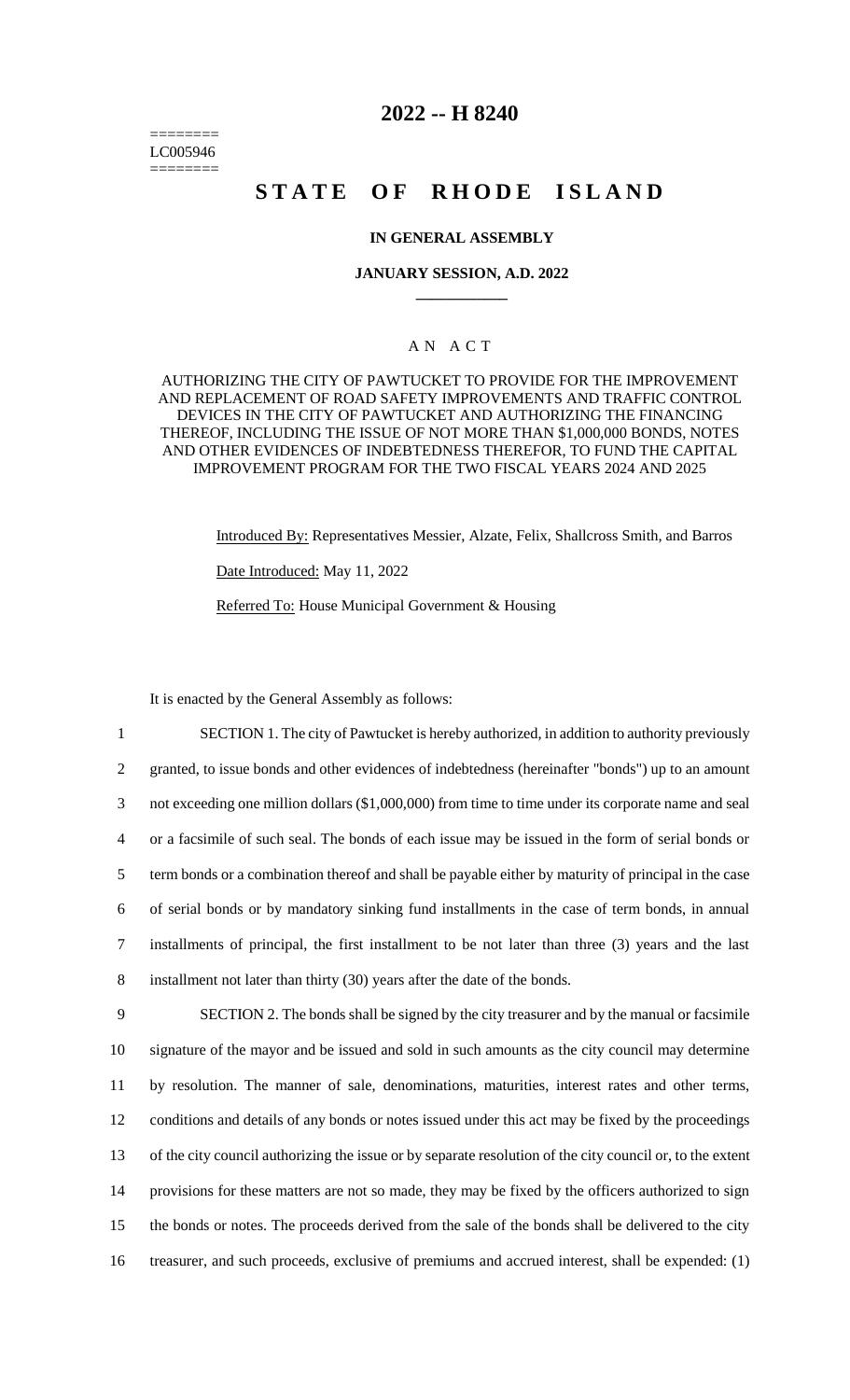For the improvement and replacement of road safety improvements and traffic control devices and all costs related thereto (the "project"); (2) In payment of the principal of or interest on temporary notes issued under section 3; (3) In repayment of advances under section 4; (4) In payment of related costs of issuance of any bonds or notes; and/or (5) In payment of capitalized interest during construction of the project. No purchaser of any bonds or notes under this act shall be in any way responsible for the proper application of the proceeds derived from the sale thereof. The proceeds of bonds or notes issued under this act, any applicable federal or state assistance and the other monies referred to in sections 6 and 9 shall be deemed appropriated for the purposes of this act without further action than that required by this act.

 SECTION 3. The city council may by resolution authorize the issuance from time to time of interest bearing or discounted notes in anticipation of the issue of bonds under section 2 or in anticipation of the receipt of federal or state aid for the purposes of this act. The amount of original notes issued in anticipation of bonds may not exceed the amount of bonds which may be issued under this act and the amount of original notes issued in anticipation of federal or state aid may not exceed the amount of available federal or state aid as estimated by the city treasurer. Temporary notes issued hereunder shall be signed by the manual or facsimile signatures of the city treasurer and the mayor and shall be payable within five (5) years from their respective dates, but the principal of and interest on notes issued for a shorter period may be renewed or paid from time to time by the issue of other notes hereunder; provided the period from the date of an original note to the maturity of any note issued to renew or pay the same debt or the interest thereon shall not exceed five (5) years. Any temporary notes in anticipation of bonds issued under this section may be refunded prior to the maturity of the notes by the issuance of additional temporary notes; provided that, no such refunding shall result in any amount of such temporary notes outstanding at any one time in excess of two hundred percent (200%) of the amount of bonds which may be issued under this act; and provided, further, that if the issuance of any such refunding notes results in any amount of such temporary notes outstanding at any one time in excess of the amount of bonds which may be issued under this act, the proceeds of such refunding notes shall be deposited in a separate fund established with the bank which is paying agent for the notes being refunded. Pending their use to pay the notes being refunded, monies in the fund shall be invested for the benefit of the city by the paying agent at the direction of the city treasurer in any investment permitted under section 5. The monies in the fund and any investments held as a part of the fund shall be held in trust and shall be applied by the paying agent solely to the payment or prepayment of the principal of and interest on the notes being refunded. Upon payment of all principal of and interest on the notes, any excess monies in the fund shall be distributed to the city. The city may pay the principal of and interest on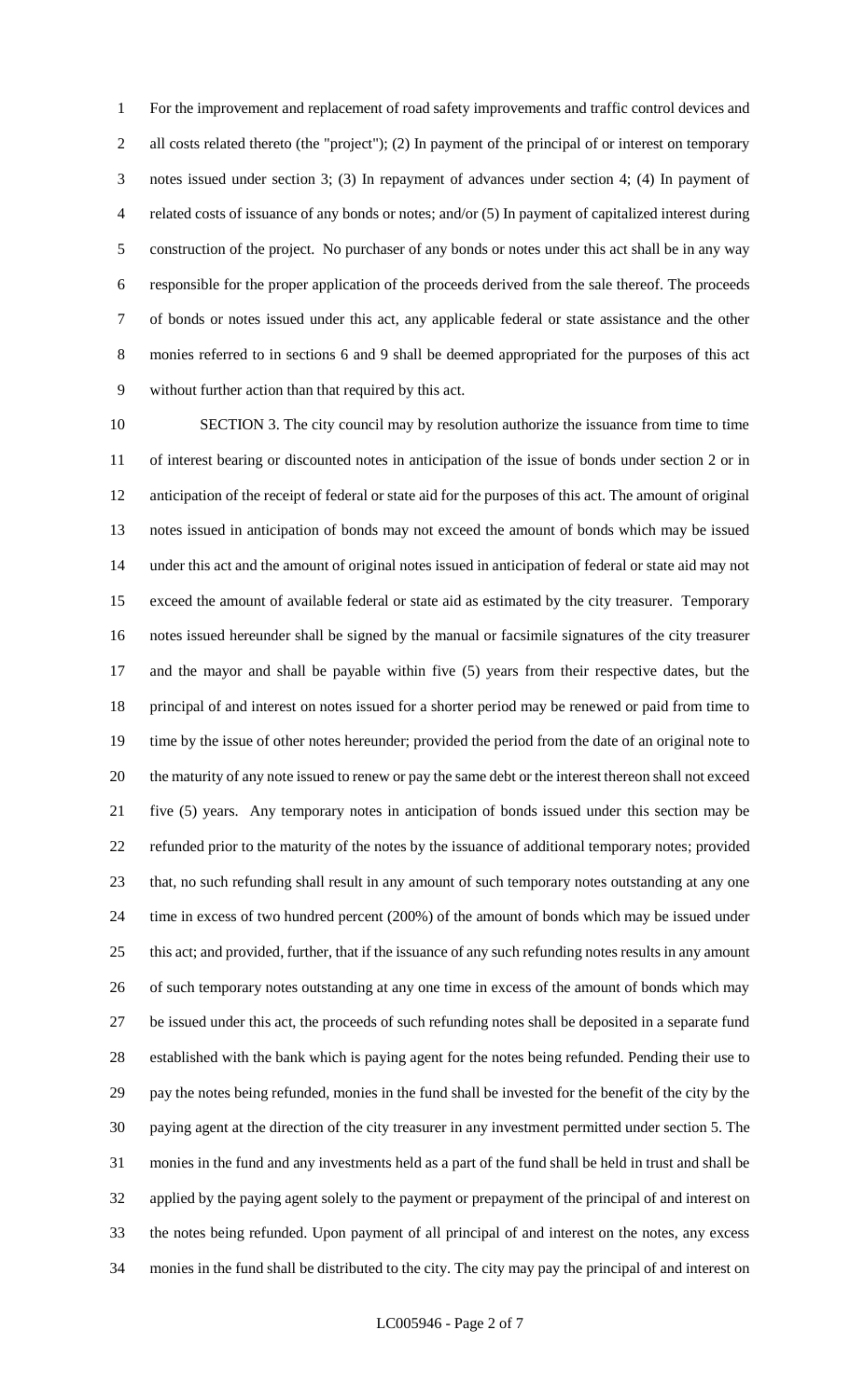notes in full from other than the issuance of refunding notes prior to the issuance of bonds pursuant to section 1 hereof. In such case, the city's authority to issue bonds or notes in anticipation of bonds under this act shall continue provided that: (1) The city council passes a resolution evidencing the city's intent to pay off the notes without extinguishing the authority to issue bonds or notes; and (2) That the period from the date of an original note to the maturity date of any other note shall not exceed five (5) years. Section 5-106 of the city charter shall not apply to the issue of notes in anticipation of bonds.

 SECTION 4. Pending any authorization or issue of bonds hereunder or pending or in lieu of any authorization or issue of notes hereunder, the city treasurer, with the approval of the city council may, to the extent that bonds or notes may be issued hereunder, apply funds in the general treasury of the city to the purposes specified in section 2, such advances to be repaid without interest from the proceeds of bonds or notes subsequently issued or from the proceeds of applicable federal or state assistance or from other available funds.

 SECTION 5. Any proceeds of bonds or notes issued hereunder or of any applicable federal or state assistance, pending their expenditure may be deposited or invested by the city treasurer, in demand deposits, time deposits or savings deposits in banks which are members of the Federal Deposit Insurance Corporation or in obligations issued or guaranteed by the United States of America or by any agency or instrumentality thereof or as may be provided in any other applicable law of the State of Rhode Island or resolution of the city council or pursuant to an investment policy of the city.

 SECTION 6. Any accrued interest received upon the sale of bonds or notes hereunder shall be applied to the payment of the first interest due thereon. Any premiums arising from the sale of bonds or notes hereunder and, to the extent permitted by applicable federal laws, any net earnings or profits realized from the deposit or investment of funds hereunder shall, in the discretion of the city treasurer, be applied to the cost of preparing, issuing, and marketing bonds or notes hereunder to the extent not otherwise provided, to the payment of the cost of the project, to the payment of the principal of or interest on bonds or notes issued hereunder, to the revenues of the city and dealt with as part of the revenues of the city from property taxes to the extent permitted by federal law, or to any one or more of the foregoing. The cost of preparing, issuing, and marketing bonds or notes hereunder may also, in the discretion of the city treasurer, be met from bond or note proceeds exclusive of premium and accrued interest or from other monies available therefor. Any balance of bond or note proceeds remaining after payment of the cost of the projects and the cost of preparing, issuing and marketing bonds or notes hereunder shall be applied to the payment of the principal of or interest on bonds or notes issued hereunder. To the extent permitted by applicable federal laws,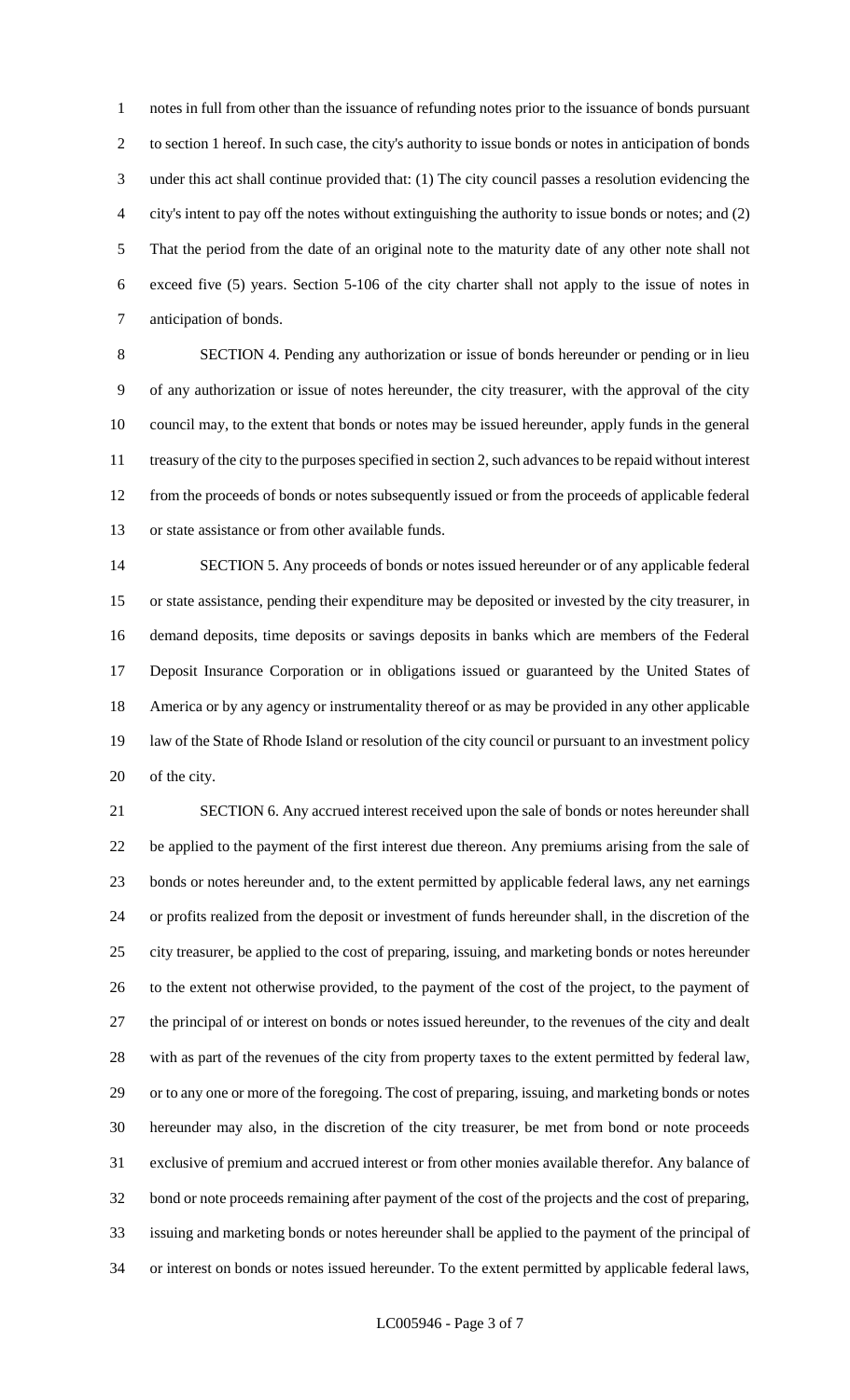any earnings or net profit realized from the deposit or investment of funds hereunder may, upon receipt, be added to and dealt with as part of the revenues of the city from property taxes. In exercising any discretion under this section, the city treasurer shall be governed by any instructions adopted by resolution of the city council. Any balance of bond or note proceeds remaining after completion of the project shall be subject to section 5-109 of the city charter.

 SECTION 7. All bonds and notes issued under this act and the debt evidenced hereby shall be obligatory on the city in the same manner and to the same extent as other debts lawfully contracted by it and shall be excepted from the operation of § 45-12-2 and any provision of the city charter. No such obligation shall at any time be included in the debt of the city for the purpose of ascertaining its borrowing capacity. The city shall annually appropriate a sum sufficient to pay the principal and interest coming due within the year on bonds and notes issued hereunder to the extent that monies therefor are not otherwise provided. If such sum is not appropriated, it shall nevertheless be added to the annual tax levy. In order to provide such sum in each year and notwithstanding any provisions of law to the contrary, all taxable property in the city shall be subject to ad valorem taxation by the city without limitation as to rate or amount.

 SECTION 8. Any bonds or notes issued under the provisions of this act, if properly executed by the officers of the city in office on the date of execution, shall be valid and binding according to their terms notwithstanding that before the delivery thereof and payment therefor any or all of such officers shall for any reason have ceased to hold office.

 SECTION 9. The city, acting by resolution of its city council is authorized to apply for, contract for and expend any federal or state advances or other grants of assistance which may be available for the purposes of this act, and any such expenditures may be in addition to other monies provided in this act. To the extent of any inconsistency between any law of this state and any applicable federal law or regulation, the latter shall prevail. Federal and state advances, with interest where applicable, whether contracted for prior to or after the effective date of this act, may be repaid as a cost of the project under section 2.

 SECTION 10. Bonds and notes may be issued under this act without obtaining the approval of any governmental agency or the taking of any proceedings or the happening of any conditions except as specifically required by this act for such issue. In carrying out any project financed in whole or in part under this act, including where applicable the condemnation of any land or interest in land, and in the levy and collection of assessments or other charges permitted by law on account of any such project, all action shall be taken which is necessary to meet constitutional requirements whether or not such action is otherwise required by statute, but the validity of bonds and notes issued hereunder shall in no way depend upon the validity or occurrence of such action. Without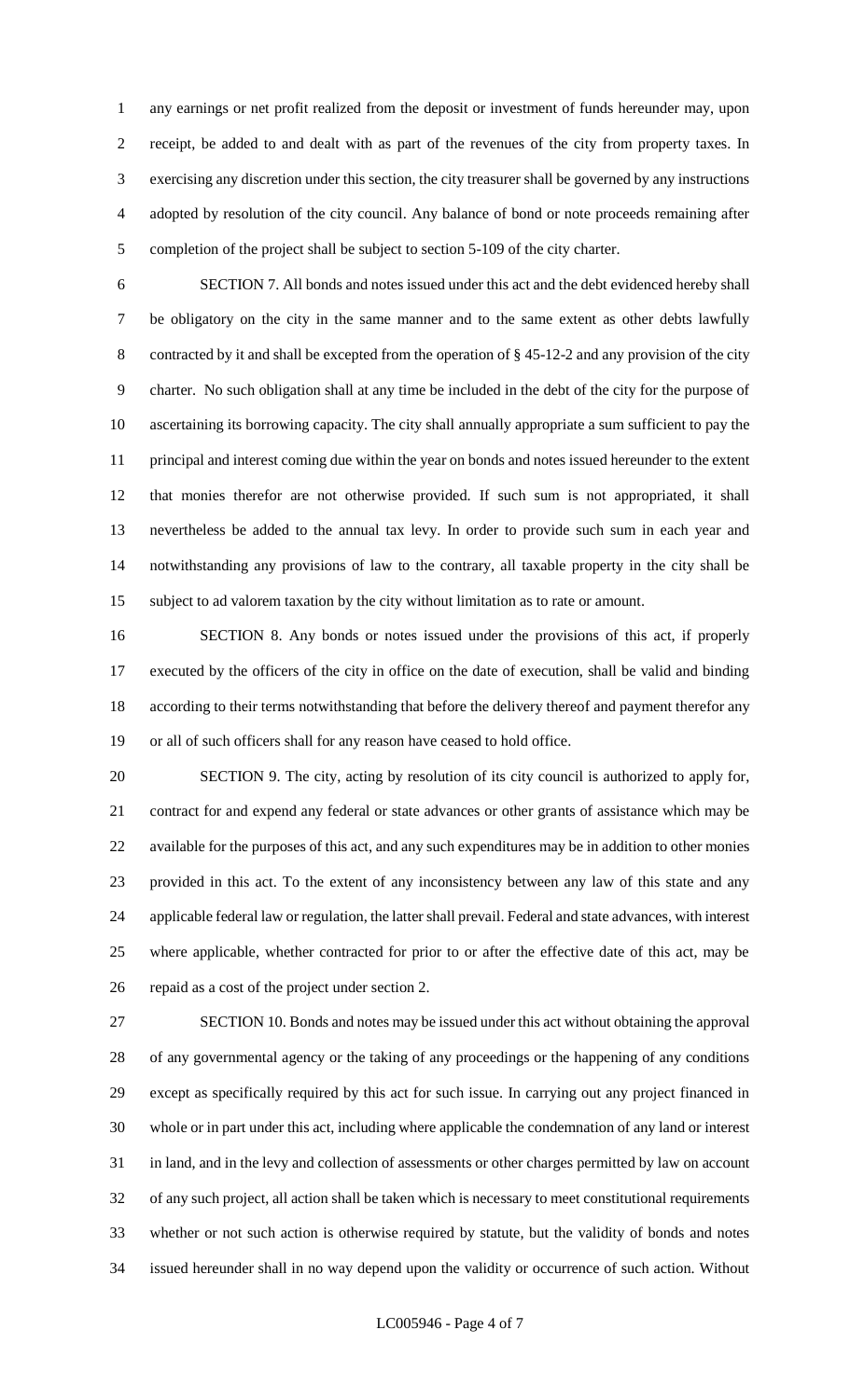limiting the generality of the foregoing, the validity of bonds and notes issued hereunder shall in no way be affected by section 2-308 of the city charter and section 4-1602 of the city code of ordinances, and the purposes of this act shall be deemed to constitute a single project under article V of the city charter.

 SECTION 11. The city treasurer and the mayor, on behalf of the city are hereby authorized to execute such instruments, documents or other papers as either of the foregoing deem necessary or desirable to carry out the intent of this act and are also authorized to take all actions and execute all documents necessary to comply with federal tax and securities laws, which documents or agreements may have a term coextensive with the maturity of the bonds authorized hereby, including Rule 15c2-12 of the Securities and Exchange Commission (the "Rule") and to execute and deliver a continuing disclosure agreement or certificate in connection with the bonds or notes in the form as shall be deemed advisable by such officers in order to comply with the Rule.

 SECTION 12. All or any portion of the authorized but unissued authority to issue bonds and notes under this act may be extinguished by resolution of the city council, without further action by the general assembly, seven (7) years after the effective date of this act.

 SECTION 13. The question of the approval of this act shall be submitted to the electors of the city at the next general election but if a special city-wide election or special state election, in either case other than a primary, is called for a date earlier than the date of such general election, the mayor may direct that the question of the approval of this act be submitted at such special election. The question shall be submitted in substantially the following form: "Shall an act passed 21 at the January 2022 session of the general assembly entitled 'AN ACT AUTHORIZING THE CITY OF PAWTUCKET TO PROVIDE FOR THE IMPROVEMENT AND REPLACEMENT OF ROAD SAFETY IMPROVEMENTS AND TRAFFIC CONTROL DEVICES IN THE CITY OF PAWTUCKET AND AUTHORIZING THE FINANCING THEREOF, INCLUDING THE ISSUE OF NOT MORE THAN \$1,000,000 BONDS, NOTES AND OTHER EVIDENCES OF INDEBTEDNESS THEREFOR, TO FUND THE CAPITAL IMPROVEMENT PROGRAM FOR THE TWO FISCAL YEARS 2024 AND 2025' be approved?" and the warning for the election shall contain the question to be submitted. From the time the election is warned and until it is held, it shall be the duty of the city clerk to keep a copy of the act available at the clerk's office for public inspection, but the validity of the election shall not be affected by this requirement. To the extent of any inconsistency between this act and the city charter or any law of special applicability to the city, this act shall prevail.

 SECTION 14. This section and the foregoing shall take effect upon passage. The remainder of this act shall take effect upon the approval of this act by a majority of those voting on the question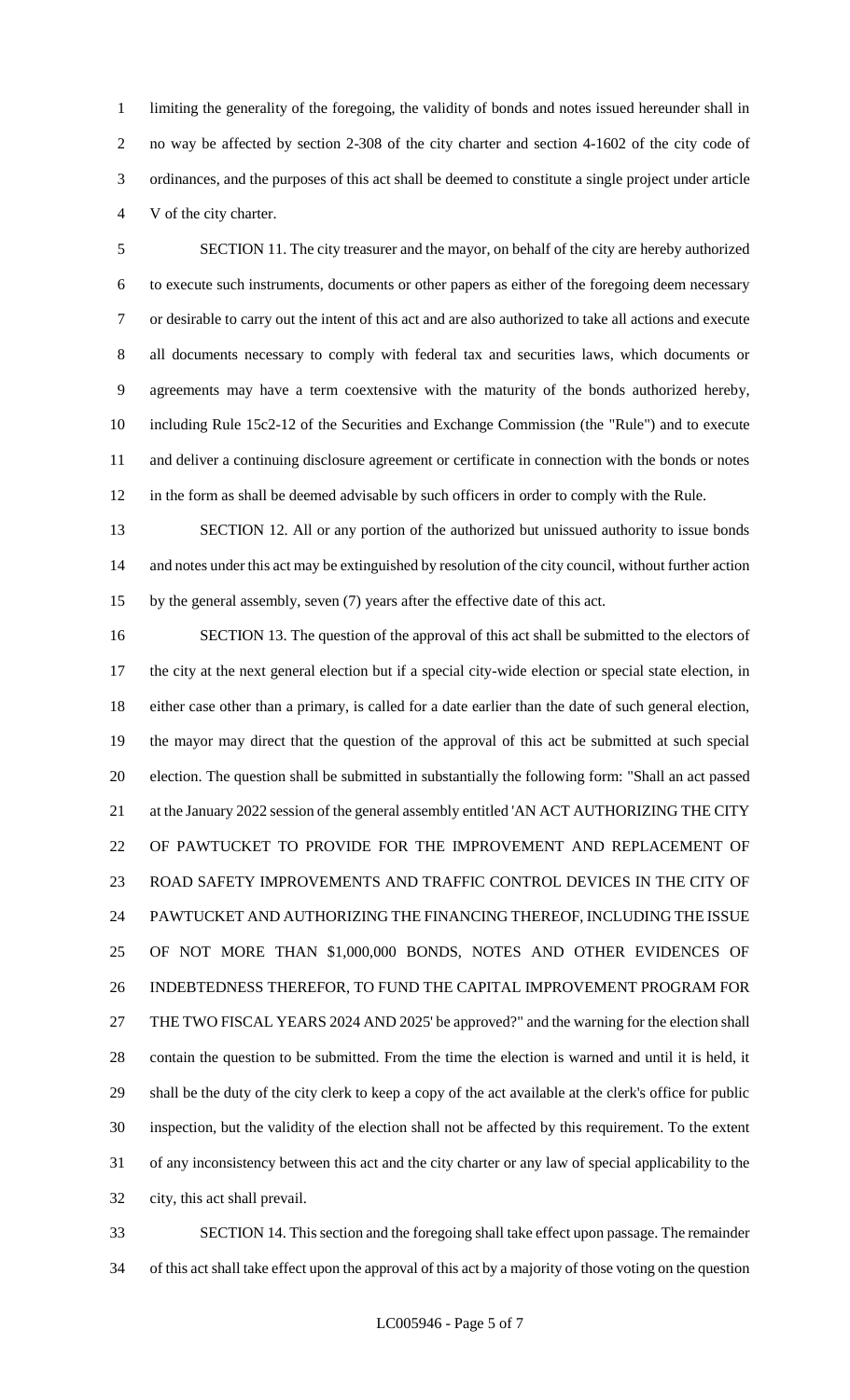1 at the election prescribed by the foregoing section.

 $=$ LC005946 ========